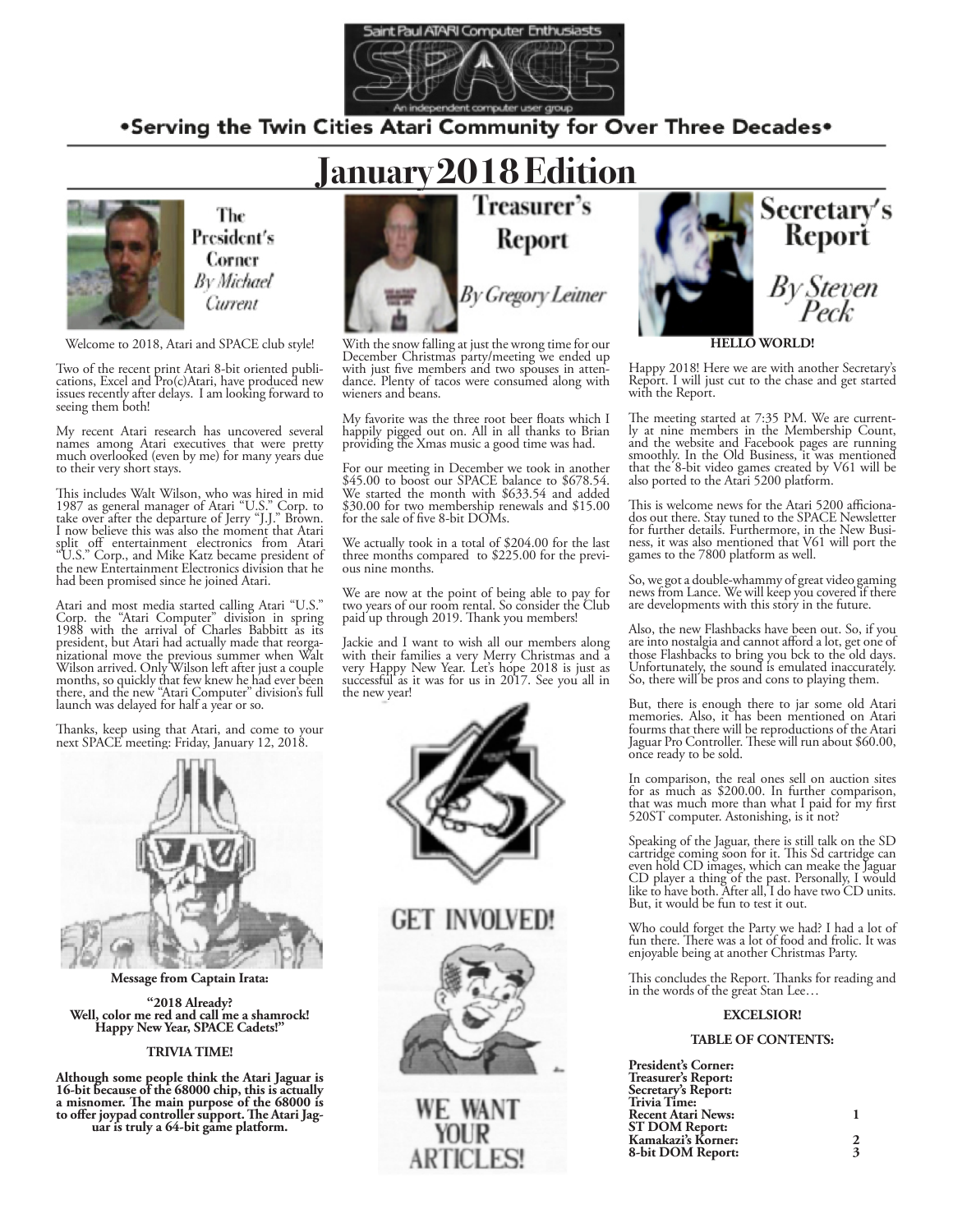#### **Recent Atari News**

from: phaeron December 29, 2017

Version 3.00 of my emulator Altirra is now out:

http://www.virtualdub.org/altirra.html

As usual, thanks to everyone providing feedback on its development. 3.00 is the same as 2.99-test25 ex-<br>cept for version and date fixups. Here are the high-<br>lights since 2.90:

Accuracy: Illegal 6502 opcode and 65C816 fixes, VBXE fixes and timing improvements, POKEY se- rial and keyboard fixes, MIDI parsing fixes.

Cassette: Turbo decoding support, improved FSK decoding, improved OSD, analysis mode for diag-<br>nosing raw tape decoding problems, export tapes back to raw audio.

Debugger: Faster history engine with more pow- erful loop/call detector, fixes and enhancements to 65C816 and coprocessor debugging.

Performance Analyzer: New tracing engine enables visualization of CPU, display, serial bus, disk, and tape activity simultaneously.

Capture multi-minute traces and easily match glitched frames with CPU activity without trying to catch the bug as it occurs, or trace an entire disk load to diagnose SIO errors.

Automatic thread detection identifies idle and inter- rupt times within a frame to guide optimization.

Devices: Browser (B:) device, XEL-CF and Rapi- dus emulation, VBXE core behavior selection.

Disk: ATX MFM support, IDE identify command improvements, SCSI timing selection support, file-<br>system parsing fixes.

UI: Enhanced high DPI support on Windows 10 version 1703 and up (per-monitor V2) so that dia- logs now dynamically scale, full-screen fixes and workarounds.

from peteym5 Posted Sat Dec 9, 2017 11:59 AM

Tile Smashers is my latest Retro Video Game re- lease for the Atari 8-bit computer. This is a combi- nation of Breakout, Pinball, and even a little Pong thrown in there. Have to smash all the tiles on both the upper and lower sections to open up the top to get to the next level. 16 Different Tables, Power Ups, Obstacles, and fast action to challenge you.

Paddles are the default controller, but can be played with joystick, trackball, and 2600 driving control-<br>ler.

Available on Cartridge from Video61 www.atari- sales.com

http://members.tcq.net/video61/whatsnew.html

I created this thread to answer any questions you may have for the game. The game runs on any Atari 8-bit computer, works with either the 400/800 OS to XL/XE. Does not use the RAM under OS or ex- tended RAM. There is no known issues with other hardware modifications, however as usual modify- ing the Atari is always at the end users risk.

I know there is demand for games to support differ- ent controllers, but since Tile Smashers is a paddle game, that is the recommended controller for this game. Joystick and other controllers can be chosen, but you need to be more careful following the ball.



#### ST DOM NEWS & REVIEWS (Image credits: Bill Bertram/Wikipedia)

*NOTE: I have to apologize for this, everybody. In the last issue, I forgot to put a game to be reviewed in the Newsletter, here is that game from last month. Sorry for the inconvenience*

*Steve Peck, Newsletter Editor*

# **RZONE**

This game should keep you on your feet. RZONE is an arcade-style maze game where you have to col- lect items in a specific order to advance to the next level. As you move the floor of the maze disappears behind you meaning you can't backtrack.

Also, you have a radiation meter at the bottom right of the screen. Stopping for two seconds will cost you a life.

*(Now, back to the new Review!)*

Well, another Christmas and New Year's season has come and gone. I hope that 2017 was a good year for everyone and here is hoping that 2018 will just as good if not better.

I, personally, hope that 2018 doesn't go as fast as  $2017$  did. That year seemed to really fly for me.

So, since it is a new year why not start things off with a bang...and really huge one at that! This month's ST DOM has a single game on it. Seri- ously, the game was so large it took up a whole disk by itself.

I could not find anything else to fit in the very little bit of space left on the disk. Without any more de- lays let's take a peek at the game.



Imagine, if you will, Asteroids on steroids with a map that scrolls in all directions, 16-bit arcade-style graphics and sounds, and you pretty much sum up what Astrodia is.

Some of the rules from Asteroids apply in Astrodia. The player has control of a spaceship that can turn 360 degrees, firing in all directions, can fly around space, and has a shield that automatically engages if anything gets too close.

The strength of your shield is indicated by the bar at the top-left of the screen, your current score is in

the middle, and the number of lives left is on the right indicated by the smaller ships.

Astrodia is controlled with a joystick controller stick up or down to move the ship sprite next to the menu item you wish and then press the Trigger button.

The Options screen contains features of the game you can change including ST computer type (ST/ STE), sounds, and other features. If your ST model has a Blitter chip installed this game takes advan- tage of it.

Astrodia is the most detailed Asteroids- clone game that I've come across yet. The only aspect of the game that bugs me was running the game on a 520 STFM showed that the computer didn't seem to be powerful enough. The game play was sluggish even when trying to change in-game settings to try to make the game's frame rate increase even if just a little. So I would recommend a more powerful ST model as I am not sure if a memory upgrade alone would help.

# CLOSING STATEMENTS

Well, that wraps up this month's ST DOM. I hope that everyone finds it enjoyable even if it is only one game. After playing it for a while it makes sense why it takes up a whole disk. It has a lot to offer.

KEEP PLAYING THOSE **ATARI** COMPUTERStt **Kamakazi's Korner**



**Michael Allard Age: 43**

**Favorite Hobbies: Collecting and Playing Video Games**

#### **Favorite Music: Rock**

Since I've been voted in as ST DOM Librarian (thank you!) I thought it would only be fair to tell you all a bit about me and what all got me started in video games and computers.

My first video game experience happened on one Christmas morning when I woke up to a 4-port 5200 on the family coffee table. I had tripped over its cord on the way to the bathroom about 5 in the morning.

 After I used the bathroom I spent the next couple of hours getting acquainted with the Atari console that had landed in my living room. I fell asleep in the floor next to it until Mom came in and woke me up. To say I loved my new Atari would be an understatement.

*(Kamakazi's Korner: Continued Next Page.)*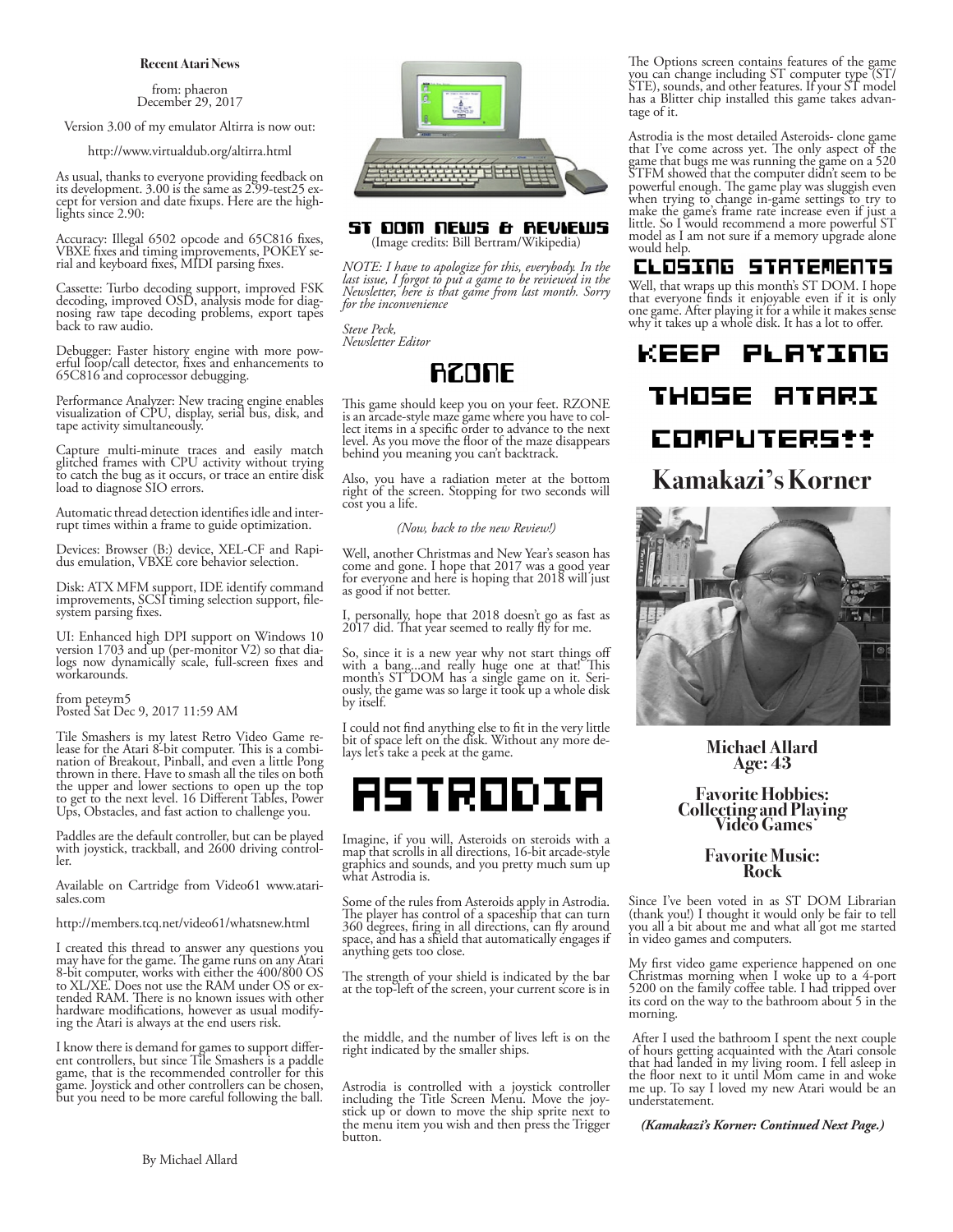#### *(Kamakazi's Korner: Continued from Page 2)*

My first computer experience is a bit more compli- cated. The public school I attended in 2nd grade picked up about a dozen Commodore PETs, and about the only thing you could do with them was program in BASIC.

This is where my road down BASIC programming started. I wrote my first program which was noth- ing more than a guessing game.

Christmas that same year (a year after the Atari 5200) my Mom got me my own computer...a Timex Sinclair 1000 with 16K RAM expansion and three program cassettes. While I tried it wasn't that great of a computer.

Graphics were all in black and white, there were no joystick ports, the keyboard was similar to the Atari 400 but too small even for a 7 year old, and the programs most of the time would not load for one reason or another. However, I continued to learn BASIC programming on it every now and then.

After that Mom and I ran into lots of garage sale finds that included numerous 2600 consoles with at least 20 games each, a few computers from various manufacturers except Atari unfortunately, and a few then-modern game consoles mostly of Nin- tendo and Sega flavors.

The computers we found were another Timex Sin- clair, Tandy Color Computer 3, and by 1990 Mom got me my own IBM 386 clone.

January 1998 would be a very difficult time for me. The loss of my mother was completely unexpected. Everything I tried to do to get out of my slump didn't work except for one item. This item would introduce me to one of the best friends I've ever had.

I had decided to pay a visit to the local consignment shop because I remembered how much random "junk" he had. I thought I might find something there to help me take my mind off my mother, even if for just a little bit.

While browsing the store I tripped over a box. Sound familiar? When I got up the owner of the store came to check on me. Concrete floor hurts but I was OK.

Out of curiosity I looked at the box. Inside the box was a bunch of paperwork, books, a couple of disk drives, a tape player, a small black color printer, and some kind of console that said "Atari" on it. The shop owner said for \$40 I could take it all home. I couldn't turn it down. It was an Atari.

Once I got home I quickly hooked up the system, connected all the drives, found a modem and conconnected all the drives, found a modem and con- nected it, and began going through the game carts and various disk programs that I found under the console.

What I had bought I would later learn was called the Atari XEGS. It had two 551's, a program re- corder (can't remember if it was of the 1010 or later model), light gun, matching CX40 style control-<br>ler, Okidata color printer (very small black one that used thermal technology), and came with Bughunt, Flight Simulator, Racing Destruction Set complete in box, various manuals, programming books, and advertisements.

After messing around with the computer for a while (Racing Destruction became an instant favorite), I went through the advertisements. All of them were catalogs of the printed and stapled style but all listed Atari programs for sale.

Since I thought Atari was dead by this time with Nintendo, Sega, and a few others present, I didn't know if any of these places still existed. I got brave and started calling each one.

The first few were dead. The third one actually an- swered, "Video 61, this is Lance." I was like WOW.

I asked if he still sold Atari products and he an- swered with a definite yes. So I ordered some more programs. Oils Well, Zaxxon, and one other I can't remember.

I learned a lot with that little XEGS setup. I pro- grammed in Atari BASIC, ran up a phone bill with Bobterm, read about the inner workings of the system (GTIA, ANTIC, POKEY, 6502, RIOT)... and because of the XEGS I was able to get out of my slump and discovered a world of Atari I never knew existed.

I also discovered people who became some of my best friends. These same friends would introduce me to things only the kid in me dreamed about.

Because of them I discovered about, and became a part of, a historical computer club that still holds the same values that Atari was based on. That XEGS couldn't have come along at a better time in my life.

Today, I'm happily married to my second wife while collecting and playing video games on vari- ous computer and gaming consoles. Atari still holds top-dog in my collecting as their consoles and com- puters, even under Jack's ownership, were innova- tive, one-of-a-kind, and ahead for their time.

What are my favorites in my collection? Well, that all depends. As for consoles I have two. While the 2600 has worked its way into my heart recently the 5200 remains my number one gaming console.

Once I got that console the 2600 just seemed way out of style with games that didn't look as good as they did on the 5200. However, I discovered lots of 2600 games that are good and tell what the real heart of the 2600 is ... the game play itself.

My second favorite game console is the 64-bit Atari Jaguar. A mix of mediocre games for sure but there were a few titles that really stood out including Tempest 2000, Iron Soldier, Cybermorph, and the best Raiden port ever seen.

My favorite computers are the Atari 8- bit line. A lot more has been done with those machines than any other including Atari's own ST line. It has been amazing to discover what all Atari and other devel- opers have pulled off with a computer system that is almost 40 years old at least. I like all A8 models but prefer the original 800 because of its styling.

My favorite hand-held console is the Atari Lynx II. With 16-bit graphics, 32-bit sounds, and the first system with a color screen, it was far more advanced than the competition. I do like the fact that it kept the games in a more arcade favor but it wouldn't have hurt to bring more original games to the system.

Today, I concentrate on developing programs for the A8 line. And, as you all know, I am responsible for making the ST DOM disks which allow me to learn the ST in the process. A nice computer but I sometimes feel Atari missed the mark in small spots here and there.

Well, that's pretty much me in a nutshell. I look forward to being your ST DOM librarian for a very long time to come. Hopefully someday I can make the trip to attend the club in person. I would really like to meet my friends and the club members in person. Keep using those Ataris!!

I frequently visit Atari I/O under my nickname Ka- makazi20012. I also have a YouTube channel.





## Atari 8-bit **DOM Review** By Steven Peck

Welcome to the first 8-bit DOM Review of 2018, and again, Happy New Year to all the members of the SPACE Club. I recently got a letter from Mr. Pawel Sikorski, who goes by the username Sikor.

Mr. Sikorski lives in Poland and wrote Kobieta Zmienną Jest, where you spot differences between pictures of bikini-clad women. We were have trou- ble figuring out how to play his game, as I recall.

Well, Sikor read this Review and decided to give us the English instructions to this game, which was written in Turbo BASIC XL. He had to hastily create the game for SillyVenture. So, production had to be sped up on it. Here is what he said:

Hi! I'm co-author of "Kobieta Zmienną Jest". In your bulletin I read:

"The whole B side of this DOM is one game, and I na jest. It is another puzzle game where the player has to spot the differences between two bikini-clad women, however it is not clear how to do it.

"For one, the cursor moves slow and there is a time limit. We could not finish the game in time. Ever. Plus, it is again in Polish. It could not be comprehended. It is also written in Turbo-BASIC, complicating the speed, which we surmise here.

"It is great looking, but needs work with the speed. Unless we were playing it the wrong way, we just did not understand the premise of doing it in time."

So, some instruction (sorry for my English):

- you must show difference between left and right picture by clicking on place, where difference is. - BABA - number of pictures.

- ile haw many differences is yet.
- czas time.
- szans # of tries.

Yes, it is slowly - unfortunately game was written in fast time to Ironia Atari Party and Turbo Basic XL hasn't procedure to move PM gfx vertically ;(

Best regards, Pawel Sikorski

Thanks, Sikor, for the English explanation on the view. Best wishes, and happy programming to you.

We also understand the inherent issues with using Turbo BASIC XL to program this game. Thanks again for your response.

Now, on with the Review for this month.

#### **December 2017 DOM, Side A:**

The first file on this DOM, Happy Days, shows an invitation to one of the Atari gatherings in Europe. It has animated water and flamingos flying into the sky on a sunny day with blue sky and clouds scroll- ing across the sky.

I found this demo to be quite astounding. It is one of the better files that  $I$  had seen in the DOMs I have reviewed as yet. The parallax scrolling in the clouds is top-notch and I like the rendition of the somg "Feelin' Hot, Hot, Hot!" by Buster Poindex-<br>ter. This demo is tops and will receive high marks.

| Graphics:<br>Animation:<br>Sound: | 10<br>10<br>10 |  |
|-----------------------------------|----------------|--|
| $\overline{\phantom{a}}$          | -----          |  |

TOTAL: 30/30 (perfect score)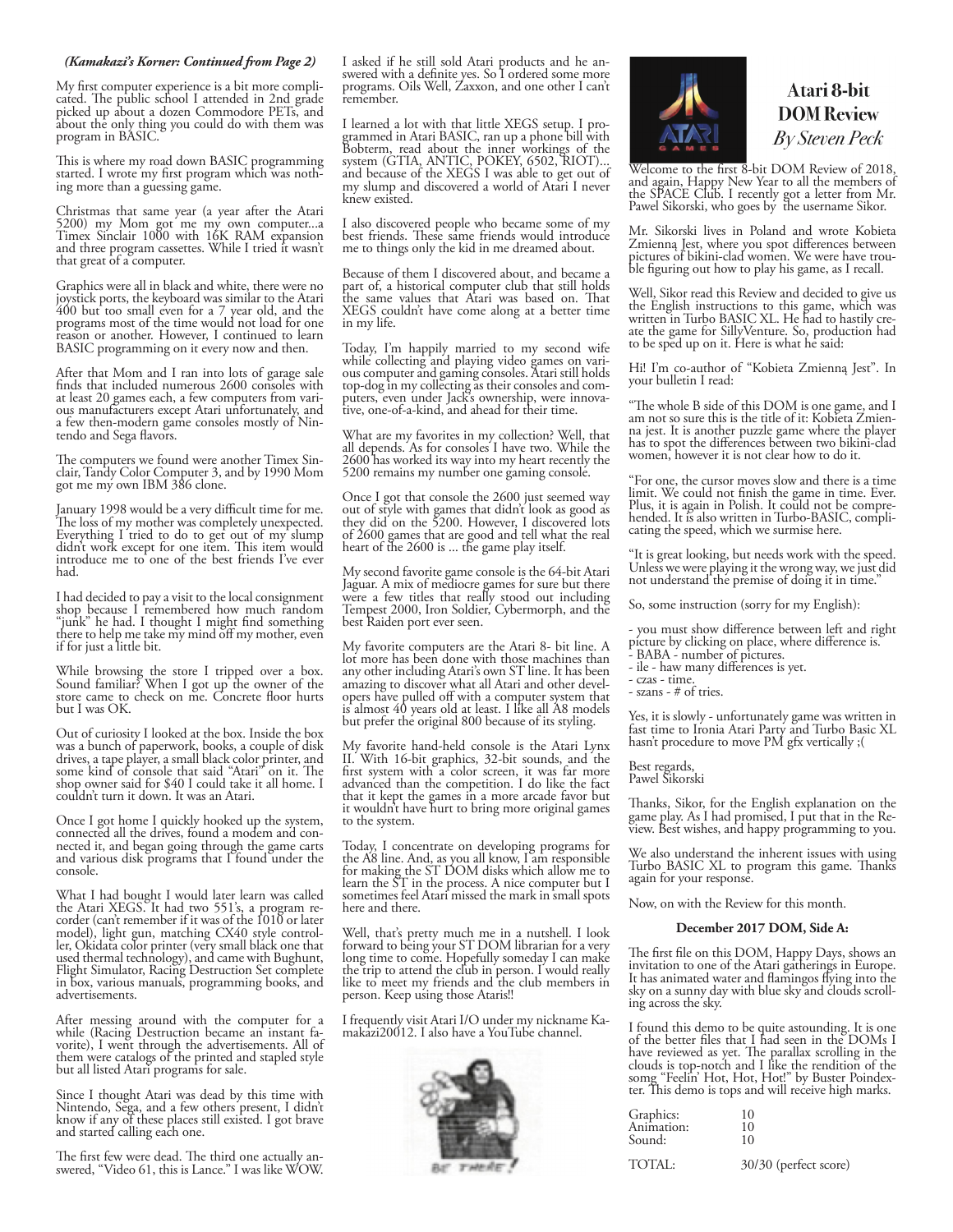The next file is called War Room, and it is a game betwen two soldiers in a shootout to the death. It is one to two players. You have limited ammo, so if you run out you must collect more. It is fast and difficult to play this game.

One false move too many and you will be killed. You have a life meter, so you can withstand several injuries before dying. the first player who dies three times loses the match.

I think that the graphics and sound could have been better, but the animation and gameplay were topnotch. It is difficult, but not impossible. Personally, I like the challenge. This is definitely a challenging video game. Here is my score:

| Graphics:  |       |
|------------|-------|
| Animation: | 10    |
| Sound:     | 8     |
| Gameplay:  | 10    |
| TOTAL:     | 35/40 |

Citron 3kg is a game where you have to collect green balls while piloting a spaceship. The rules are simple: Avoid anything that is not green. Everything else will destroy your ship. You also have to contend with another ship that divebombs on you.

This is a great game, too. It is easier than War Room, but still fun and has great graphics. This game is ex- tremely well done. My only complaint is the flicker in the game. It can cause som difficulty in seeing what you have to avoid that can kill you.

I forgot that you can jump ove obstacles that can smash your ship. This makes things a little easier.

| Graphics:  |       |  |
|------------|-------|--|
| Animation: | 10    |  |
| Sound:     |       |  |
| Gameplay:  | 10    |  |
|            |       |  |
| TOTAL:     | 37/40 |  |

Superfly XL (Lite) is a game where you pilot a submarine using only the fire button. If you hit anything, you will get smashed. I found this game extremely hard to play. I could not control it well. I wonder if this is due to PAL issues.

I am not so sure of this. But, I think that is the problem. Here is the score:

| Graphics:  |  |
|------------|--|
| Animation: |  |
| Sound:     |  |
| Gameplay:  |  |
|            |  |

TOTAL: 34/40

Makov is a picture and the file on this DOM. It is a cutesy pic showing a girl in a dress and a guy with butterfly wings. This is some Polish writing on it, but I could not discern what it said, since I do not speak Polish. Great pic, though. It is fun.

| TOTAL: | 8/10 |
|--------|------|
|        |      |

Midhust is another picture showing some old build- ing in the European countryside next to a body of water. It almost looks like it has been digitized by a photo scanner. There is a lot of detail in it. It is an excellent job, actually. Great work.

TOTAL: 9/10

The next picture, Wielk, shows a white rabbit play- ing in the snow next to a snowman and a pine tree. I like the cartoony graphics in thi picture. It is wellexecuted and has great detail for a cartoon. This is another sharp picture. Kudos.

TOTAL: 9/10

#### **SIDE B:**

Shamus+ is a rehash of the classic game Shamus. You must shoot at robots and tanks while collecting

keys to unlock parts of the level to advance. What it lacks in graphics it makes up in great gameplay and animation. it has tons of fast action and it is loads of fun to play. Very good game. Kudos!

| Graphics:  |   |
|------------|---|
| Gameplay:  |   |
| Animation: |   |
| Sound:     | 8 |
|            |   |

TOTAL: 33/40

The Way of the Exploding Fist is a Commodore 16 port. It is a karate tournament where you score points to advance to the next match. You must kick and punch your way to victory. It reminds me of the game Karate Champ, an arcade classic.

Although the graphics need work, the music is amazing and it is challenging enough. Very good game with lots of challenge to it.

| Graphics:  |    |
|------------|----|
| Gameplay:  |    |
| Sound:     | 10 |
| Animation: | 8  |

TOTAL: 34/40

There is only one music track on the entire DOM: Chips Atari. It has high pitch music with a fast tempo and a great beat. It definitely rocks. Great music. Kudos.

#### TOTAL: 8/10

New Atari Game is the name of this game, a skate- boarding title where you have to skate down a ramp and collect stars to advance to the next race. I love this game and it really stands out. I think that the graphics could have been better, but it still shines.

| Graphics:  | 8  |
|------------|----|
| Gameplay:  | 8  |
| Animation: | 10 |
| Sound:     | 10 |
|            |    |

#### TOTAL: 36/40

In Load Error, a picture, a little boy is shown crying because his computer ate his game cassette. So, he is a little upset. I would be if I were in his shoes. I think that the graphics need a little sprucing up. But, at least it makes a point.

Here's my score:

#### TOTAL: 7/10

Boulder Dash Mugen 11 is yet another take on the classic arcade title, Boulder Dash. Looks like Rock- ford is at it again. You know the rest, as we have talked about this classic puzzler game before. Great job. Kudos!

| Graphics:  | 10 |  |
|------------|----|--|
| Gameplay:  | 10 |  |
| Sound:     | 10 |  |
| Animation: | 10 |  |
|            |    |  |

#### TOTAL:  $40/40$  (perfect score)

The final file on this DOM is called Diabelek. It show a funny little demon in a flaming pit with a pitchfork that has the Atari Fuji logo on the tip. I like the way the flames look, but the graphics need just a little more to them. Otherwise, funny.

#### TOTAL: 7/10

This concludes my DOM Review. Keep straight, guys, and Carpe Diem! Thanks.





**The next SPACE meeting will be held on Friday, January 12, 2017, at 7:30 PM.** 

> **We look forward to seeing you there!**

#### **Thank you!**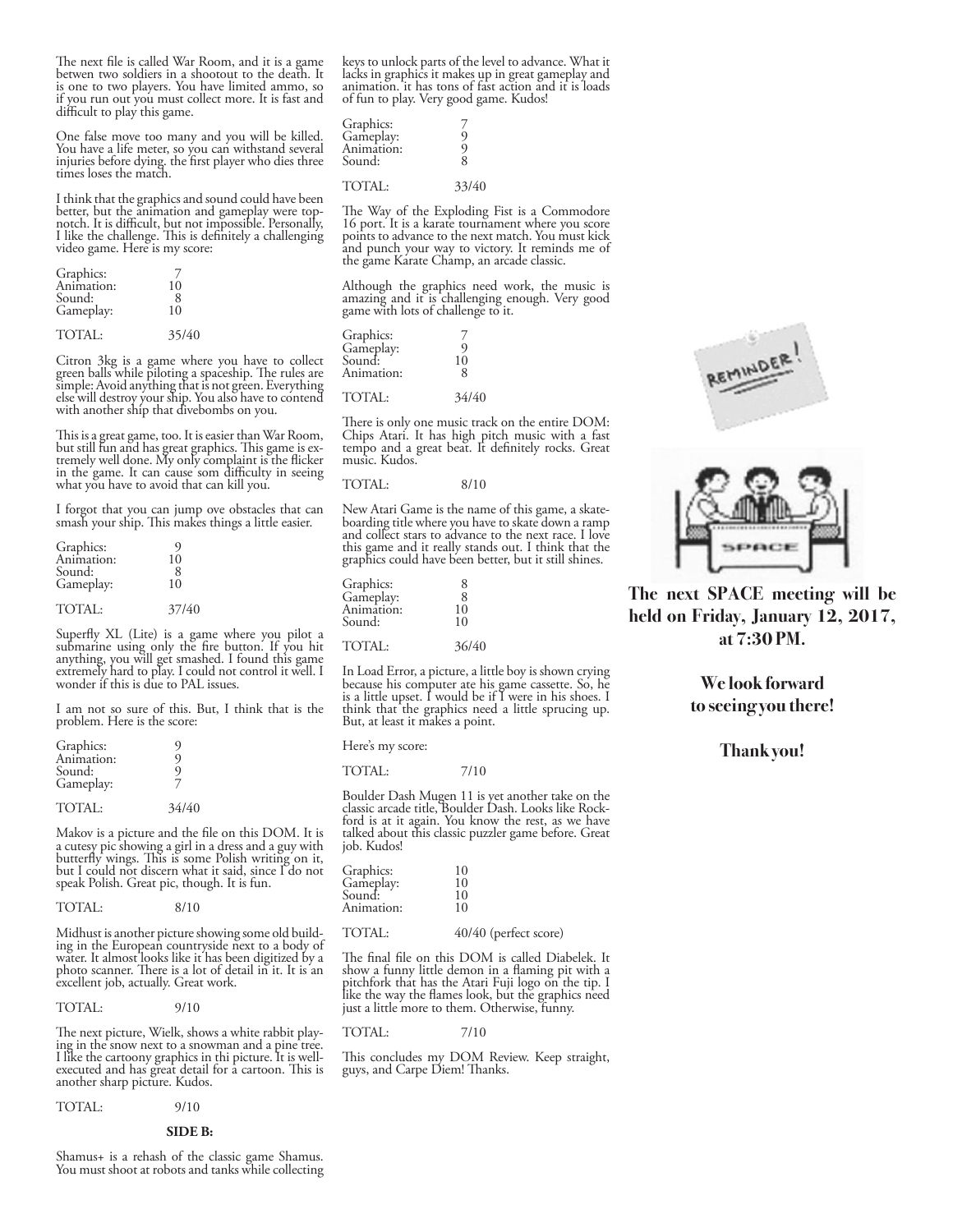# From ALL of the **Merry Atarians at SPACE…**

# HAPPY NEW YEAR 2018!

BE PROSPEROUS!